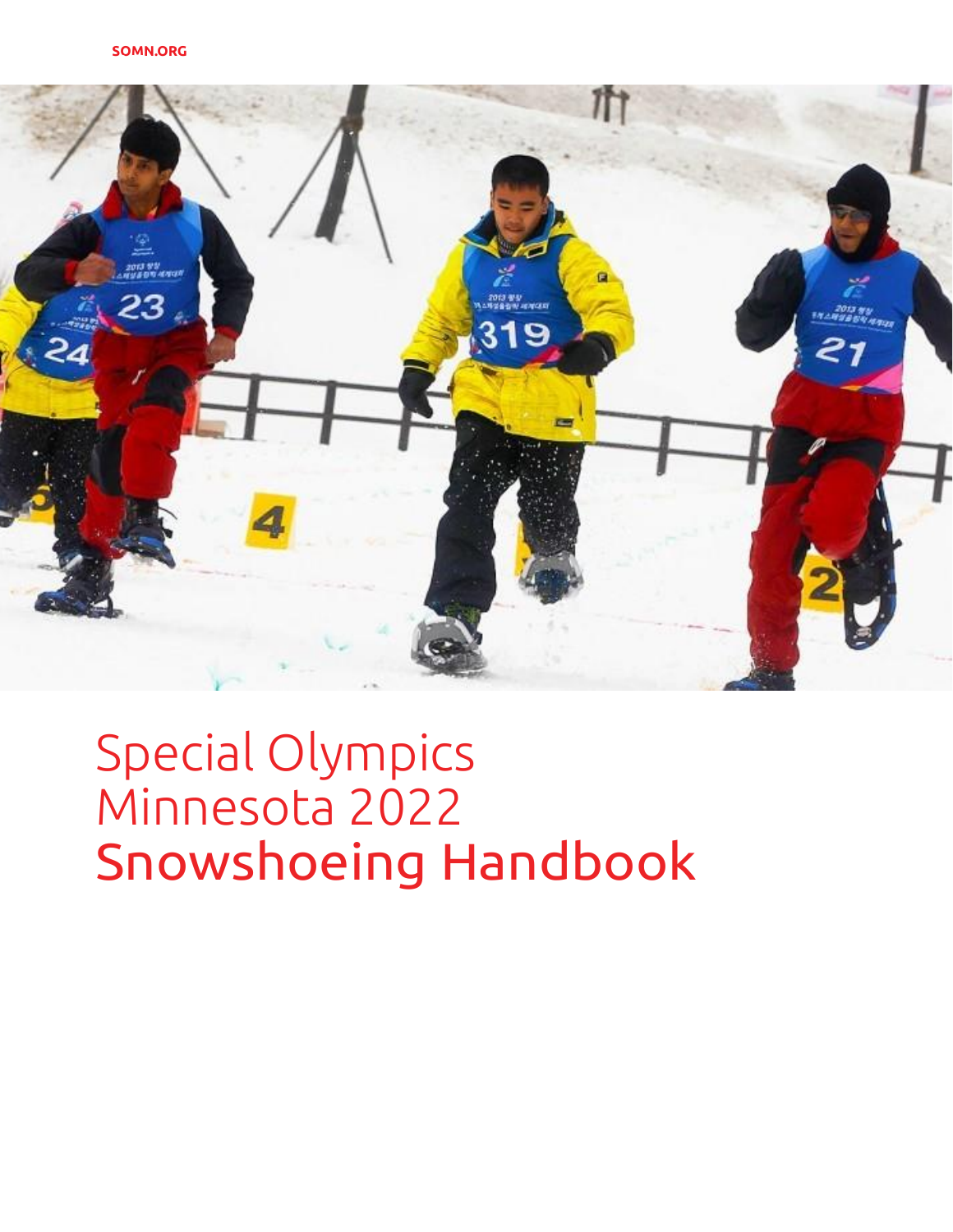$\mathcal{A}^{\text{max}}$ 

## **CONTENTS**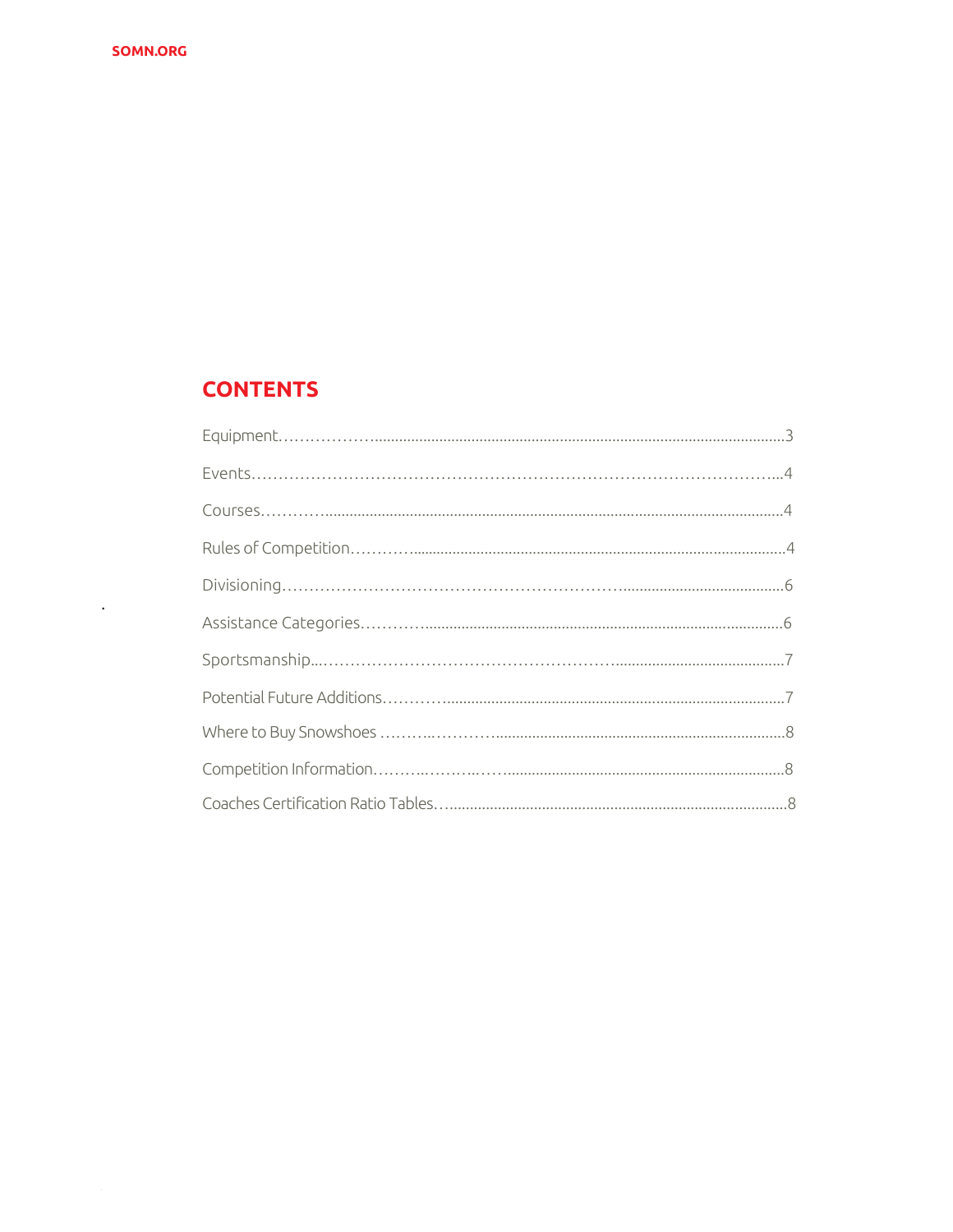

## Special Olympics Minnesota Snowshoeing Handbook

## EQUIPMENT

#### **Snowshoes**

- The snowshoe frame itself shall not be smaller than 17.78 cm x 50.8 cm (7 inches x 20 inches).
- This measurement shall be taken at the longest point of the snowshoe and the widest point of the snowshoe. The attachment of any additional "spikes" is not permitted.
- The snowshoe shall consist of a frame and webbing or solid decking material. The foot must be secured through a direct mount binding system to the snowshoe.

#### **Footwear**

- Competition footwear may include but is not limited to running shoes, hiking boots or snow boots.
- All competitors are required to wear footwear.

#### **Poles**

• The use of poles is optional.

#### **Bib Numbers**

- Bib numbers must be visible on the front torso during competition.
- Bibs will be provided by SOMN the day of competition.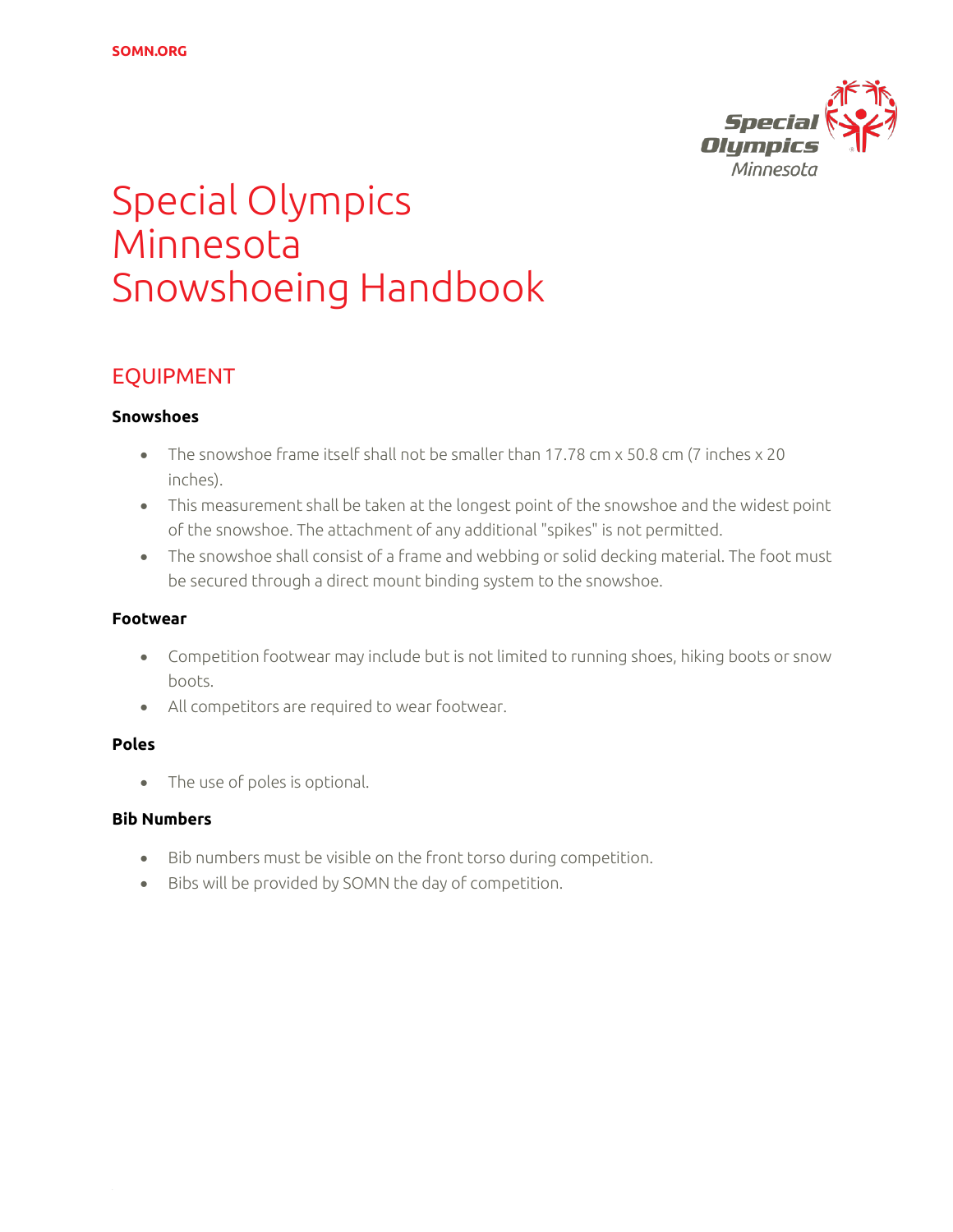## EVENTS

#### **25, 50, 100, 200 Meter Race**

- Race for speed in the 25, 50- & 100-meter lengths, on a course as defined below.
- These lanes will be numbered and will have a width between 1 meter and 1.5 meters.

#### **Unified 25, 50, 100, 200 Meter Race**

- Unified Partners can register for all race lengths
- Athletes & Unified Partners will be divisioned separately, and will each need an individual qualifying time to submit for registration
	- o These are divisioning rules for 2022. Subject to change in future years.
- Athlete & Unified partner times will be added together for the Unified team score.
- The Unified team score will be used for divisioning & awards.

## **COURSES**

• Courses may include straightaways, down & backs, or a loop like track & field.

## RULES OF COMPETITION

#### **\*Athletes are allowed to register for 2 individual events & 1 Unified event per competition\***

#### **Equipment Check**

- All snowshoes will be measured and checked by an official prior to each competition.
- Competitors must always wear their assigned number on the front of their torso.
- This either being on his/her snowsuit or snow pants.

#### **The Start**

- At the start of the race, competitors must have both tips of his/her snowshoes behind the starting line, which is identified in the snow with either spray paint or some form of marking.
- No part of the competitor's body or clothing can be in contact with the starting line before the start.
- All competitors in each division shall start on the starting line side by side at the same time. There will be no timed interval starts.
- The starting command will be as follows: Verbal command shall be "Racers Ready". The start signal shall be a verbal "Go". An additional visual start indicator (flag) may be used to assist competitors with a hearing impairment. A tap touch start may be used for an athlete who is visually impaired.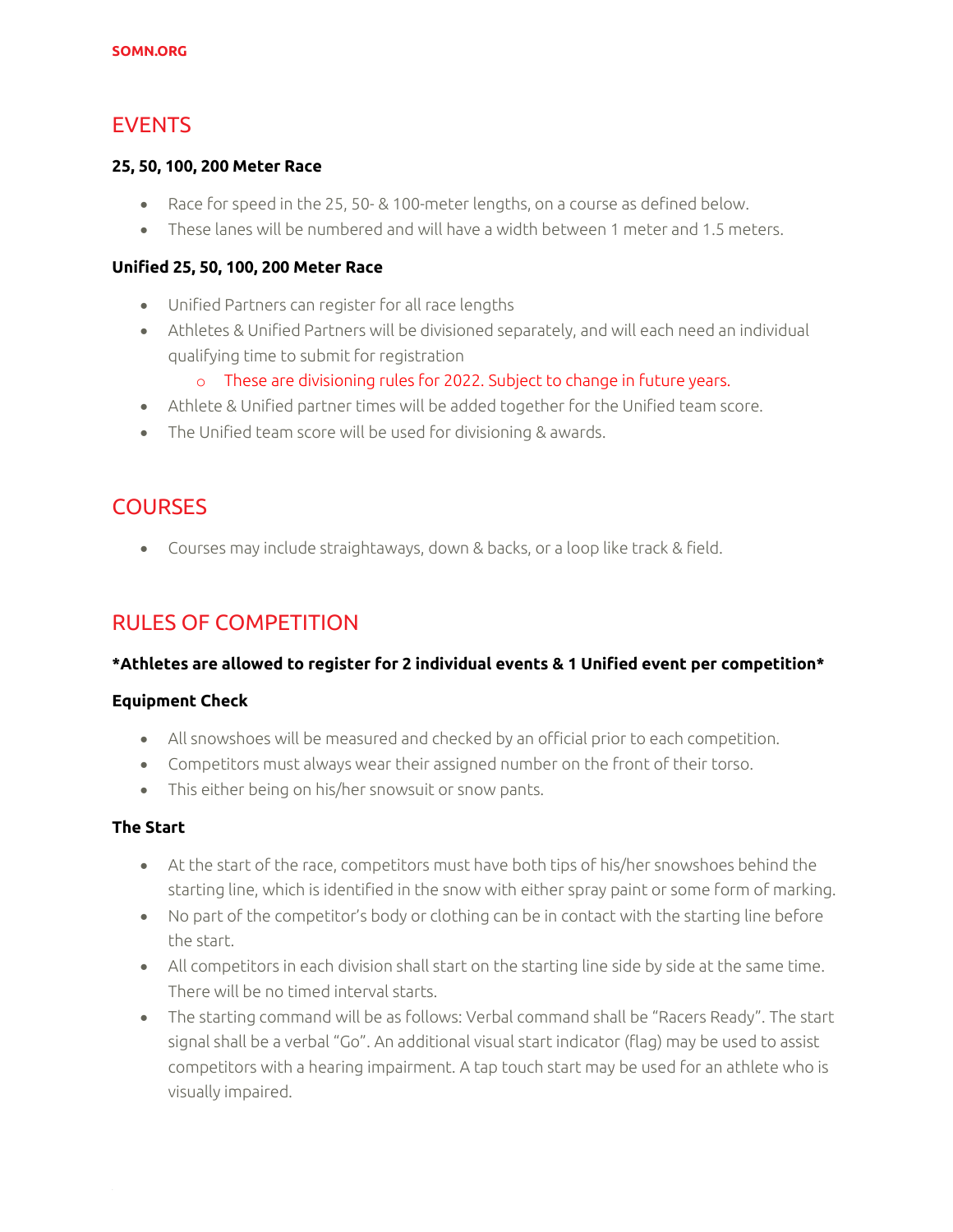#### **False Starts**

- Any competitor starting before the start signal is given will be charged with a false start.
- An official should identify and notify the competitor that is charged with a false start. Any competitor making two false starts in the same race will be disqualified from that race.

#### **The Race**

- Only the officials and competitors competing in the race are allowed on the course. This means NO ASSISTANCE (see assistance categories for more information).
- Pacing of the competitors is not allowed. Pacing is defined as moving along with, just ahead, just behind, or next to the competitor to cheer, coach or time the athletes.
- In the 25 Meter, 50 Meter and 100 Meter races, each competitor should stay in their assigned lane from start to finish. Unless a material advantage has been gained, or impedance or interference with another competitor occurs, a competitor shall not be disqualified if he or she leaves the lane.
- In accordance with SOI, SOMN has adopted the "Two-Minute Rule"
	- o Scenario #1:
		- If during a race a competitor falls, has difficulty with a snowshoe or binding, or leaves the track, he/she has two minutes to correct the problem.
		- Officials should allow the competitor two minutes to return to the course before intervening unless the situation poses a safety concern for the competitor or other competitors on the course.
			- In this case, the coach will be allowed on the course.
			- Coaches are only allowed onto the course if permitted by the race official.
	- o Scenario #2:
		- In any race 100 meters or longer, a competitor must progress at least 20 meters toward the finish line every two minutes. A competitor who fails to adhere to the two-minute limit or receives assistance of any kind shall be disqualified.
		- The race official will start a timer to begin the "Two-Minute Rule".

#### **The Finish**

- A competitor has finished the race when his/her torso reaches the vertical plane of the finish line. The torso is distinguished from the head, neck, arms, legs, hands, and feet.
- A competitor must have both snowshoes on his/her feet when crossing the finish line.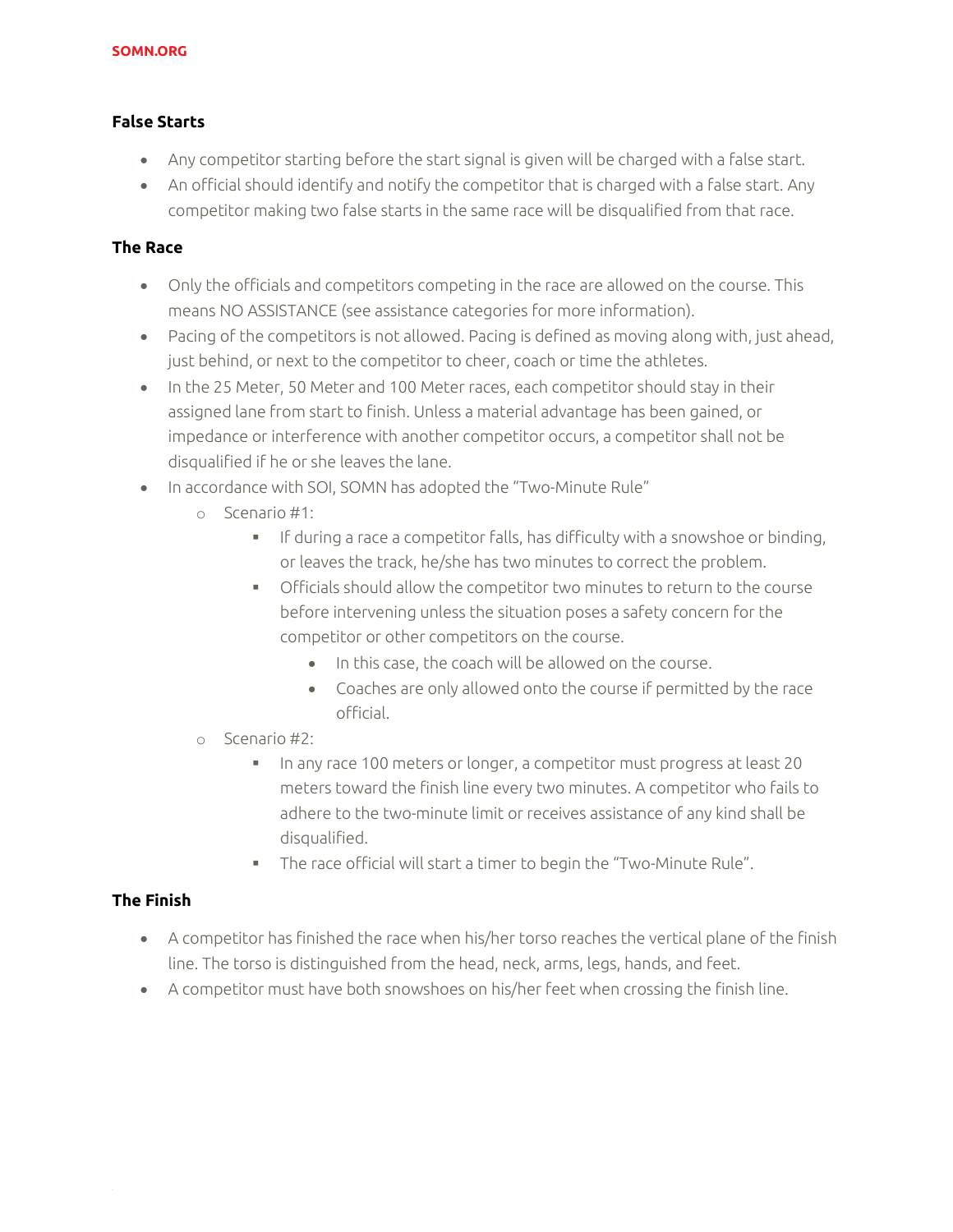#### **Disqualifications**

- A competitor will be disqualified for the following:
	- o Improperly overtaking or impeding another competitor, or in any other way intentionally interfering with another competitor.
	- o Leaving the designated course voluntarily or, if within the two-minute rule guidelines, does not return within the two-minute period.
	- o Making two false starts.
	- o Progressing more than three steps without both snowshoes attached to his/her feet.
	- o Crossing the finish line without both snowshoes on his/her feet.
	- o Receiving physical assistance at any time during the race, unless instructed by the race official.
	- o Using improper (not approved) snowshoes.

## DIVISIONING

- Coaches need to include the competitor's practice qualifying time for each event for which they are registered.
- Be aware that to minimize the length of the competition, we may put multiple divisions on the course for certain events. Please advise coaches, parents, and spectators of this so there isn't confusion on why a competitor is so much faster or slower than another during a single race, or why a competitor who physically placed fourth in a race may receive a gold medal or first place ribbon.

## ASSISTANCE CATEGORIES

1 on 1 - The athlete can have an assistant through the staging area and up to the starting line. At this point, the assistant must go to the finish line and wait for the athlete to finish the race. AT NO TIME IS AN ASSISTANT ALLOWED ON THE COURSE, unless permitted by the race official.

Outside Lane - This is for visually impaired athletes; the athlete will be in an outside lane.

Staging - The athlete can have an assistant ONLY through the staging area.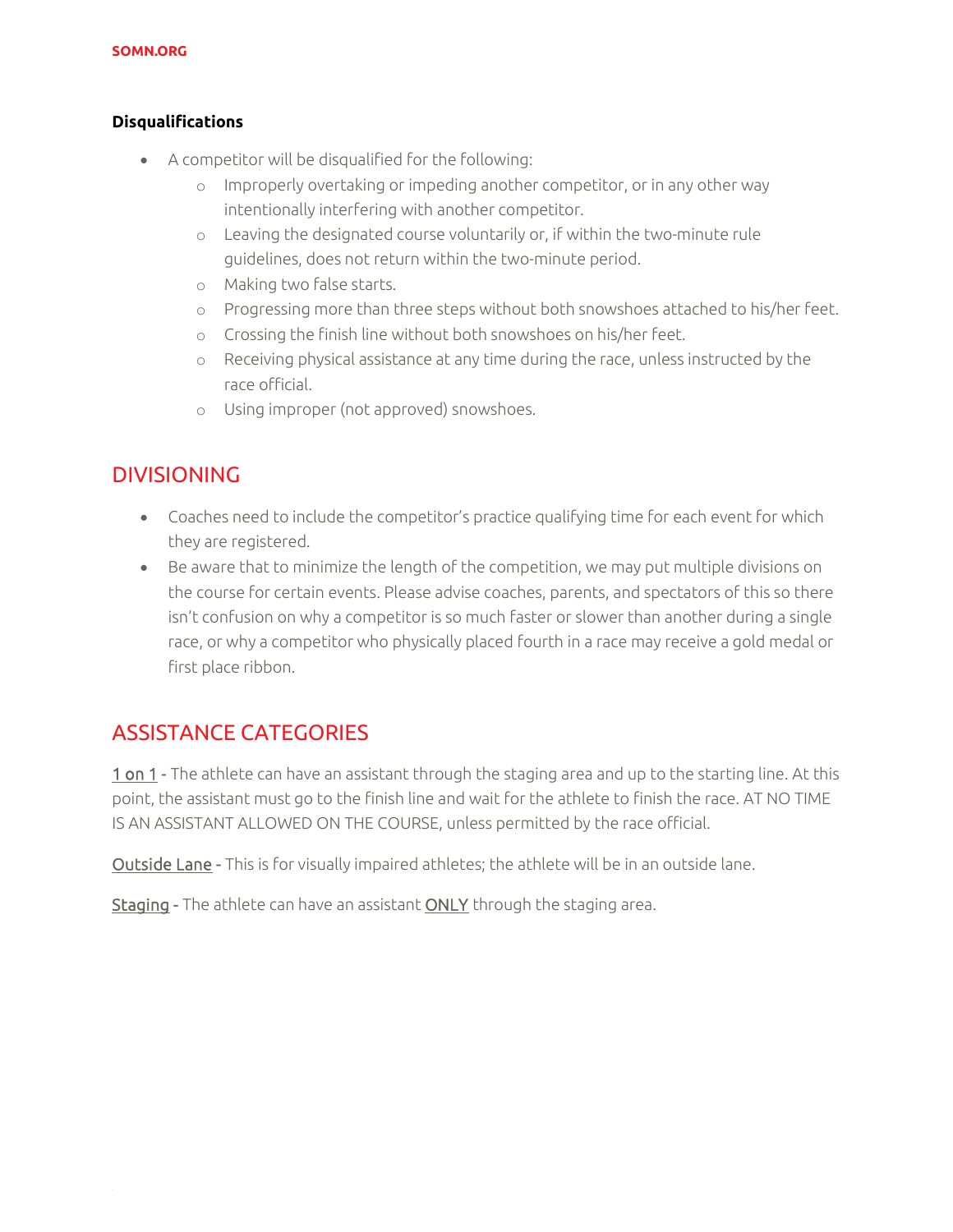## **SPORTSMANSHIP**

Good sportsmanship is both the coach's and athlete's commitment to fair play, ethical behavior, and integrity. In perception and practice, sportsmanship is defined as those qualities which are characterized by generosity and genuine concern for others. Below we highlight a few focus points and ideas on how to teach and coach sportsmanship to your athletes. Lead by example.

#### **Competitive Effort**

- Put forth maximum effort during each event.
- Practice the skills with the same intensity as you would perform them in competition.
- Always finish a match/event: Never quit.

#### **Fair Play Always**

- Always comply with the rules.
- Always demonstrate sportsmanship and fair play.
- Always respect the decision of the officials.
- Strategy discussions with any athlete and/or partner are prohibited once the match begins.
- If an official determines that a coach, partner, or spectator is violating this rule, the official may sanction the offending individual. Sanctions may include verbal warning, citing the coach/partner with unsportsmanlike conduct or expulsion from the game.

## POTENTIAL FUTURE ADDITIONS

- 400 Meter Race
- 800 Meter Race
- Longer Races (1600, 3200, etc.)
- 4 x 100 Meter Relay Race
- Unified 4 X 100 Relay Race
- More athlete assists added